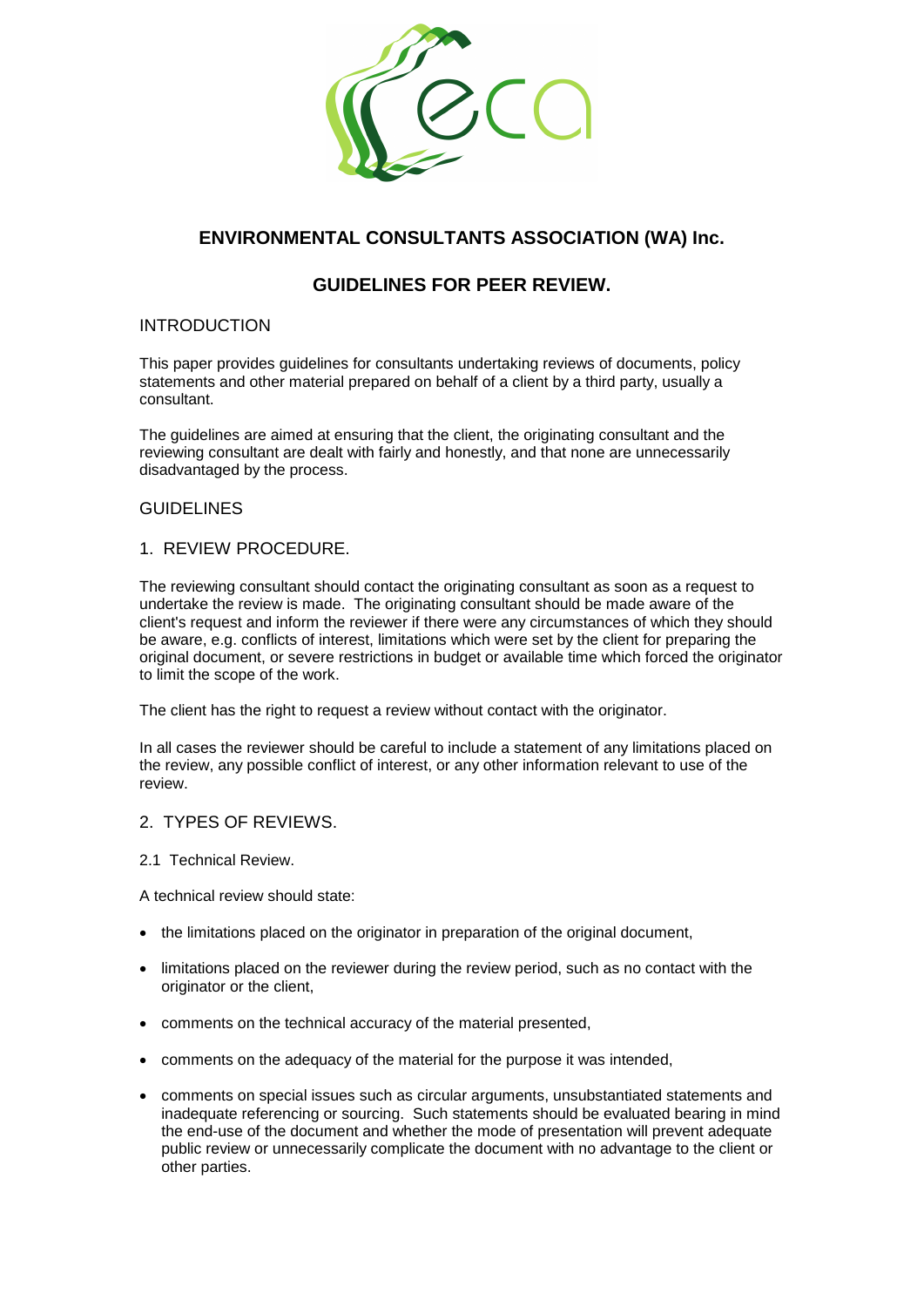#### 2.2 Policy or Procedural Review.

When reviewing non-technical documents, especially where policy or procedural information is being reviewed, legal liability of both the originator and reviewer can be considerable if the implications of recommendations are not clearly understood.

When undertaking such reviews it may be desirable or appropriate for the client, the originating consultant and the reviewing consultant to meet before the review commences. The roles and responsibilities of each should be clearly defined and set out in minutes or a follow-up letter. Towards the end of the review period the three parties could again meet to discuss findings and redefine, if necessary, the implications of the findings.

## 3. SPECIFIC REVIEW CONSIDERATIONS.

3.1 English Construction.

A peer review is to ensure technical accuracy and comprehensiveness, not to "correct" the originator's English. It should be borne in mind that every writer has their own means of expression and English should only become a primary focus if it distorts the meaning of the text.

3.2 Errors or Discrepancies.

These should be discussed with the originating consultant and/or the client. There may be a typographic error or some other simple explanation, especially if the document under review is a draft.

#### 3.3 Interpretation.

Differences in interpretation of data are common, especially when dealing with aerial photographs, graphs, tables of data and reference material. When reviewing such data consider

- is the alternative interpretation equally valid, and
- does the new interpretation significantly affect the project?

If the answer to either of these questions is yes then discussions should commence between the three parties involved.

#### 3.4 Schools of Thought.

Schools of scientific thought may affect the interpretation of data. The originators' opinions may differ from the reviewers' but this does not make either wrong. Both opinions should be considered, especially if the implications of the alternative opinion are significant.

#### 3.5 Common Goal.

Never forget the common goal of the client, the originator and the reviewer - to assist the client to obtain decision-making authority approval while protecting the environment and/or to ensure environmental responsibility in company practice.